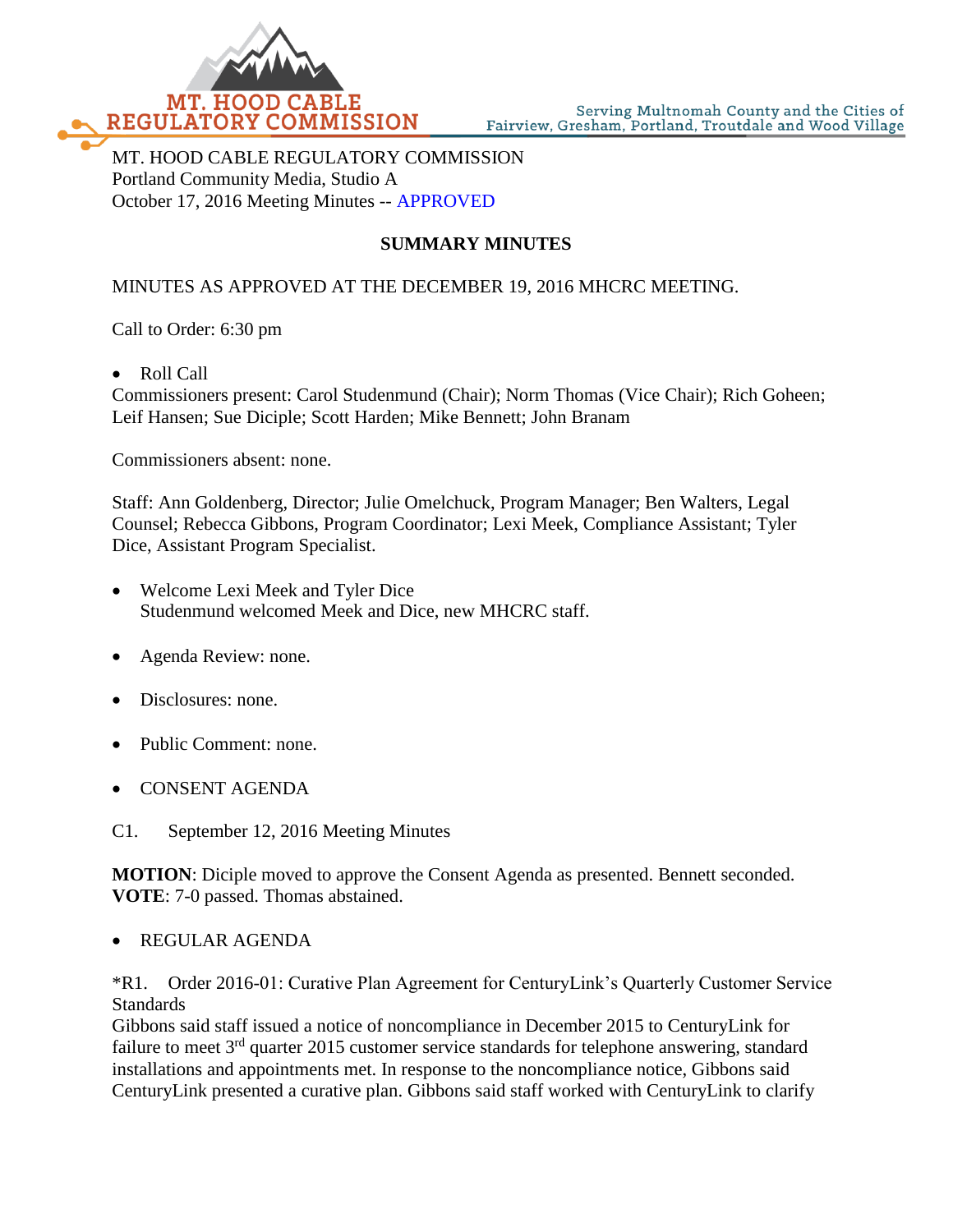elements of the plan before it was finalized. Gibbons said the curative plan afforded CenturyLink, a new entrant to the Portland market, some additional time to resolve the noncompliance. Specifically, the curative plan gave CenturyLink until June 30, 2016 (2<sup>nd</sup>) Quarter) to meet or exceed the customer service standards. Gibbons said CenturyLink's curative plan efforts resulted in CenturyLink meeting the telephone standard by June 30. Gibbons said CenturyLink narrowly missed meeting the standard for standard installations and appointments met. Gibbons said CenturyLink staff have been cooperative and forthcoming with information about the company's efforts to cure the noncompliance. As a result, staff was agreeable to working with CenturyLink to put in place a curative plan agreement that would incentivize compliance. Gibbons said the draft Order included in the meeting packet is presented in lieu of the Commission convening a formal hearing to determine remedies. Gibbons said staff believes the agreement serves the public interest because it puts in place reasonable incentives to cure the noncompliance quickly – by the end of  $3<sup>rd</sup>$  Quarter. And if a cure is not possible by  $3<sup>rd</sup>$  Quarter, more significant penalties come in to play. Gibbons said CenturyLink's 3<sup>rd</sup> Quarter Customer Services Standards report is due no later than October 30. Gibbons said staff believes there is a good chance that a cure has been achieved. Gibbons said staff recommends the Commission approve Order 2016-01.

Hansen asked if the curative plan agreement would prevent the Commission from holding a formal hearing should CenturyLink continue to not meet the standards beyond the curative period. Gibbons said that if CenturyLink continues to not meet the customer service standards after the curative plan agreement period, then the Commission could convene a formal hearing to determine additional remedies. Gibbons said the franchise agreement outlines a process for repeat violations.

Thomas said the staff report included in the meeting packet clearly described the terms of the curative plan agreement. Thomas commended staff for negotiating terms that supported the public interest, incentivizes CenturyLink to cure the noncompliance and avoids the time consuming formal hearings process.

**MOTION**: Thomas moved to approve Order 2016-01 establishing a Curative Plan Agreement with CenturyLink's Quarterly Customer Service Standards. Branam seconded. **DISCUSSION**: none. **VOTE**: 8-0 passed

R2. MHCRC Year-End Financial Report – Unaudited (Information Only) Omelchuck presented the MHCRC year-end, unaudited financial report. Highlights of the report included:

- The City of Portland continued its slight uptick in franchise fee growth
- The East County franchise fee growth rate remained relatively flat
- The number of cable subscribers in the service area declined for the  $3<sup>rd</sup>$  year in a row
- The MHCRC fund balance will reduce significantly due to the granting of TechSmart Grant funds to Portland Public Schools and Gresham-Barlow School Districts.
- The MHCRC end fund balance is \$3,312,253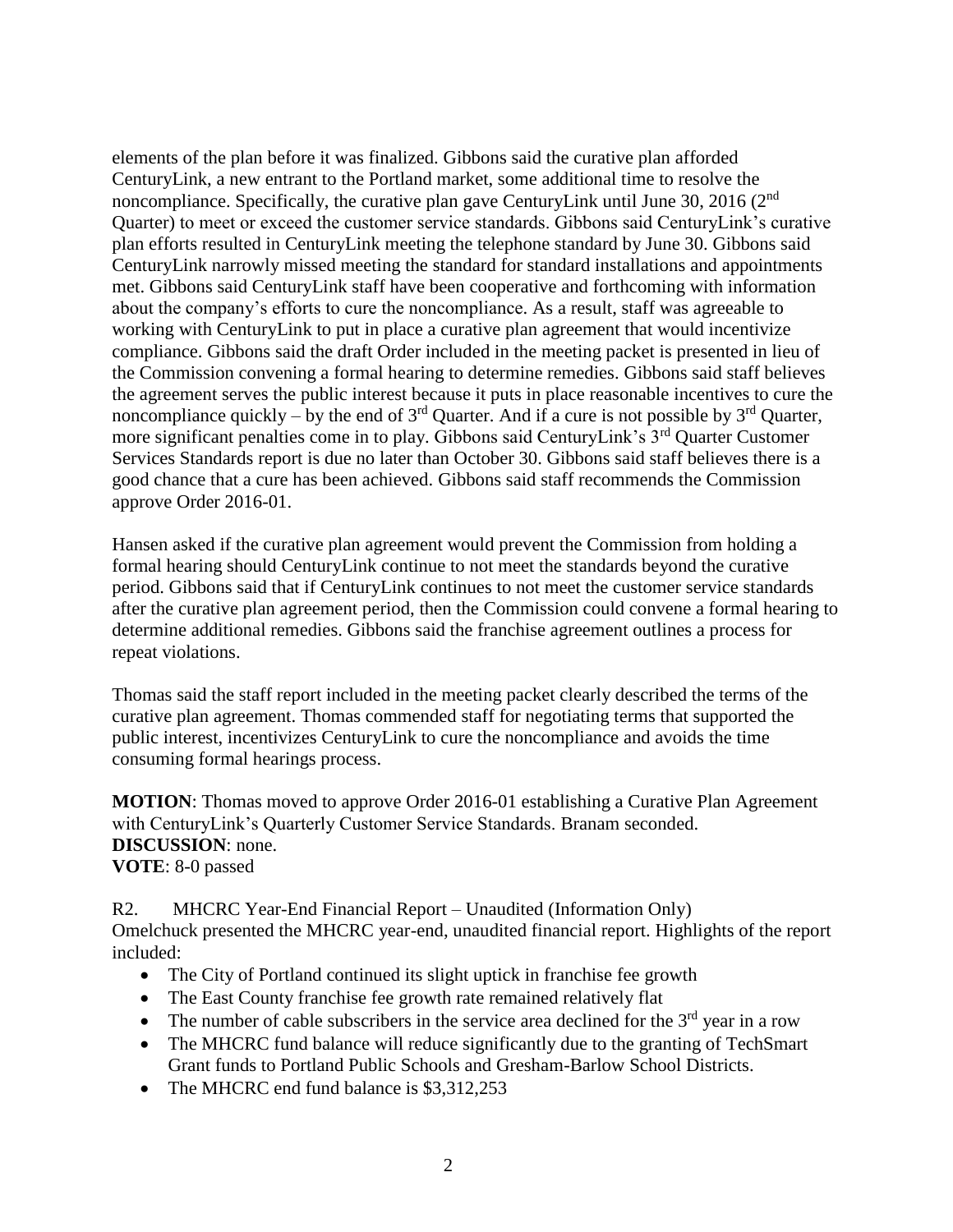• The MHCRC beginning and ending fund balances mostly consist of interest income and dedicated capital funds.

In response to a question from Diciple about interest income, Omelchuck said the interest revenue last year was significant due to the reserve TechSmart grant funds (about \$7 million) and overall investment portfolio success. Hansen suggested adding a column to the chart on page 8 of the report to clarify whether the revenue is due to portfolio success versus the amount of funds retrained in the account. Diciple said the Commission has used interest earned to keep staff/programs whole during budget cut years. Thomas said the interest income is unrestricted.

In response to a question from Bennett regarding the driving force behind Portland's franchise fee increase, Omelchuck said the total number of subscribers in each jurisdiction has a large impact on franchise fee growth. Omelchuck said Frontier (east county provider) has been losing subscribers, while CenturyLink (Portland provider) is gaining subscribers.

- Staff Activity Reports and Updates
	- FCC proceedings: Goldenberg said no specific issues to report, however she anticipates having more detailed information to report in the future.
	- 2016 Oregon legislative session: Goldenberg deferred and said more information would be available at the December meeting.
	- Digital Equity Action Plan (DEAP): Omelchuck said the Digital Equity Action Plan, developed under Mary Beth Henry's leadership, won the Strategic Plan of the Year award at the NATOA conference. Omelchuck said the City of Portland and the Multnomah County Commission adopted the plan in April. Omelchuck said the City of Portland funded a position in FY16-17 to support the implementation of DEAP work.
	- TechSmart Initiative: Omelchuck said staff is discussing project plans with Centennial School District staff. Omelchuck said David Douglas School District is coming up on its last year under its current grant, therefore staff will begin to engage with district staff on future funding plans. Omelchuck said the MHCRC evaluation consultant, PRE, is working with staff on a draft evaluation report. Omelchuck said student outcome data was just released, so the team is working to analyze the data and incorporate findings. Omelchuck said staff plans to present the report and discuss the results during the Commission's annual planning retreat.
	- 2017 Community Technology Grant launch: Gibbons said staff released notice of available funds under the 2017 Community Technology Grant competitive cycle on October 7. Gibbons said Pre-Applications are due December 6.
	- NATOA conference: Goldenberg said the conference presented a great opportunity for her to introduce herself and immerse herself in the field. Goldenberg said it is clear that hybrid wireless/fiber technology is a challenge on the regulatory front for many. Goldenberg said staff who attended the conference were able to gain perspective on the fact that all the technologies are colliding. Omelchuck said she learned a lot about the wireless technology and began to wonder how it might benefit our low income areas. Omelchuck said Mary Beth Henry won the Broadband Visionary award. Omelchuck said Henry was key to bringing broadband to the forefront for NATOA.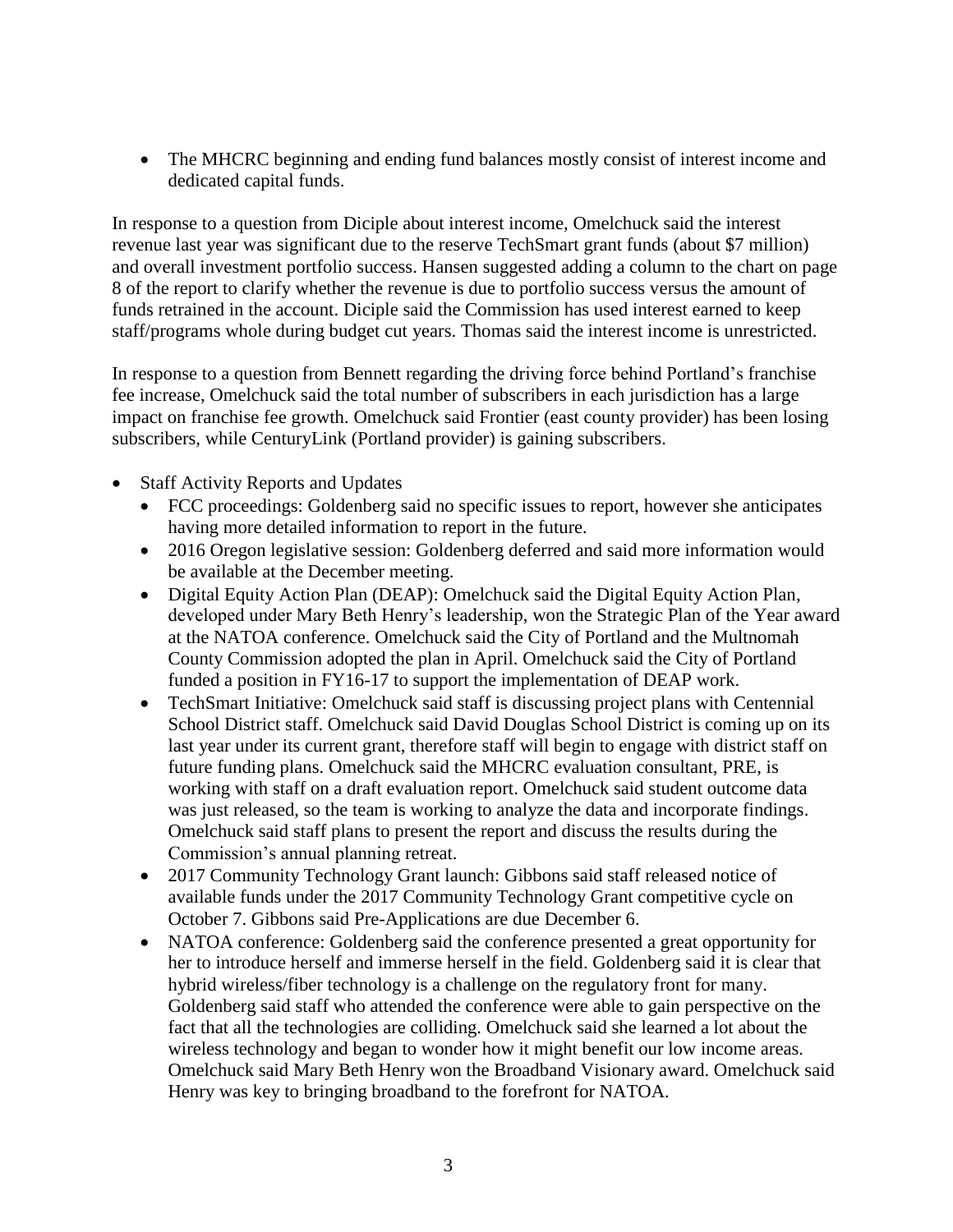Other: Goldenberg reported that the City of Portland will include the MHCRC when it goes out to bid for audit services. Goldenberg said it is best practice to engage a new audit firm after several years in order to gain fresh eyes and perspective. Goldenberg said the MHCRC stands to gain from dovetailing on the City's contract. Most significantly is the cost savings for the MHCRC. In response to a question from Bennett, Goldenberg said that the MHCRC could dovetail

on the City's audit contract, but that the MHCRC's audit would continue to be a standalone, independent audit from the City.

- Other: Omelchuck referred Commissioners to an informational piece included in the packet about the FCC's settlement with Comcast. Omelchuck said staff is looking at local implications under the ruling.
- Committee Reports
	- Finance Committee: none.
	- Grant Committee: none.
	- Community Ascertainment Committee: none.
	- PCM Board Appointee: Branam reported participating on a tour of Open School north. Branam said PCM staff continue to engage the Board and community in a rebranding discussion. Branam said the Board and staff are very excited about the rebranding. Branam said he expressed some concerns about the community engagement process, but ultimately the decision to rebrand is up to PCM.
	- MetroEast Board Appointee: none.
- New Business; Commissioner Open Comment

Thomas thanked Commissioners and staff for the retirement card.

Goheen said he would like staff to research and evaluate the new broadcast TV and sports fee charges that several of the cable companies are now charging. Goheen said his Comcast bill went up over \$5 again and included an increase in the franchise fee being charged. Goheen said the new fees and charges aren't being charged as part of the service, but are being tacked on as separate fees.

Omelchuck said the franchise fee charged to the cable company is a set fee and does not change, however because the companies pass on the fee to subscribers as a separate line item, when the company increases rates or charges new fees, the percentage of franchise fees applied to an individual subscriber bill goes up. Omelchuck said staff has heard from subscribers that when the companies begin charging fees that are not part of the advertised rates, that its confusing and misleading. Omelchuck said that while the Commission does not have rate regulatory authority due to competition, there are other customer service requirements that may be implicated, such as truth in advertising.

Studenmund reviewed the meeting schedule. Thomas said he is not available to attend any meeting in February or March. Commissioners and staff discussed some possible options for the annual planning retreat date.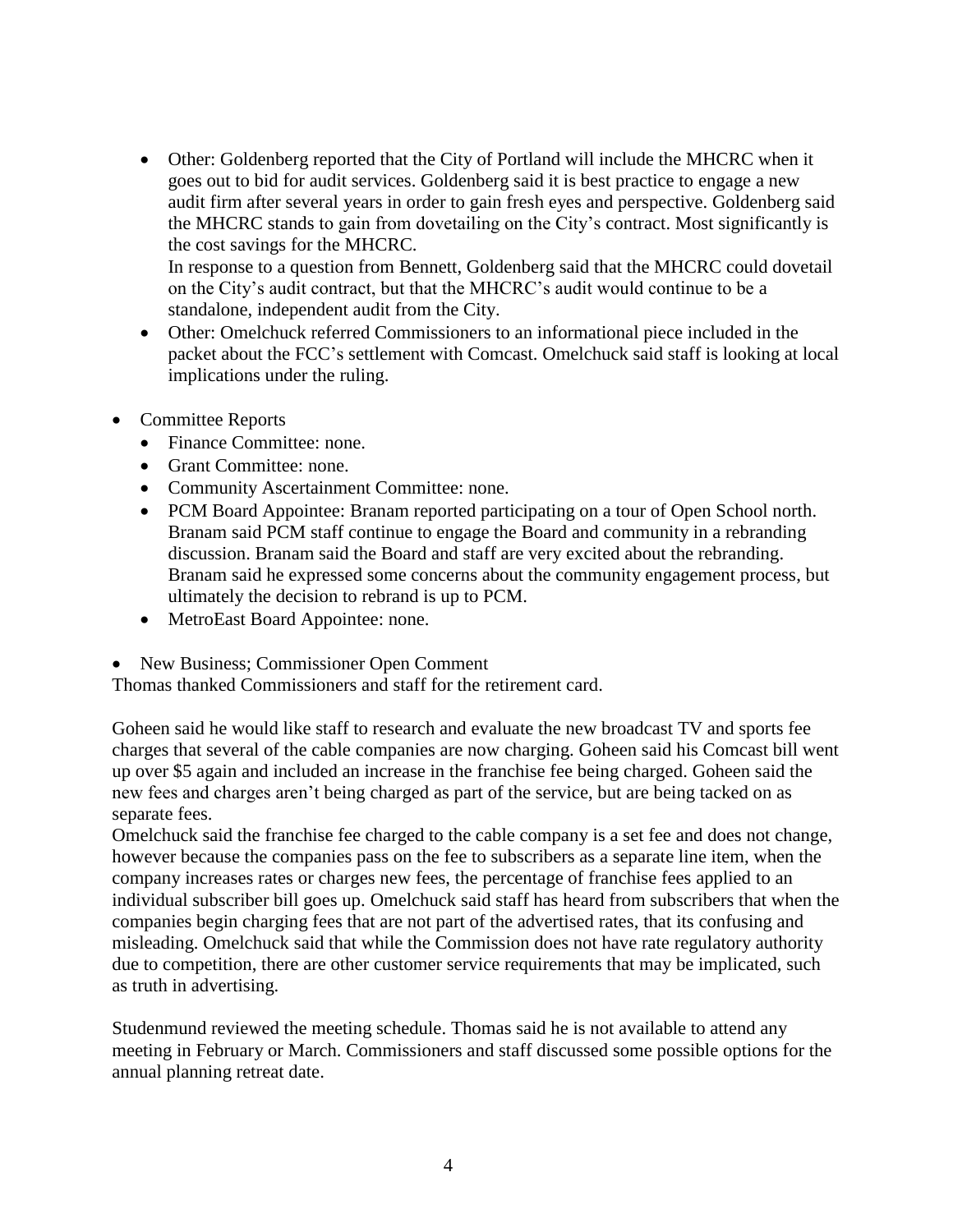- Franchisee Activity Report
- Frontier: none.

Comcast: Tim Goodman, Director of Government Affairs with Comcast, referring to the FCC settlement agreement, encouraged Commissioners and staff to forward to him any subscriber complaints.

CenturyLink: Karen Stewart reported that CenturyLink sponsored two summer interns in the area of engineering and public policy. Stewart said the engineering intern went back to college in September. Stewart introduced the public policy intern and said her internship was extended into December. Stewart said CenturyLink continues to support Teacher in Technology grants. Applications released on October 1 with a January 12 deadline. Stewart said the awards grant up to \$5,000 per teacher. Stewart thanked Gibbons for working with CenturyLink on the curative plan agreement.

Reliance Connects: none.

PEG Provider Activity Report

MetroEast: Marty Jones said Community Media Day is October 20. Jones said Commissioner Diciple recently appeared on Community Hotline to discuss the importance of community media. Jones said the several of the local jurisdictions are planning to issue a proclamation in recognition of MetroEast and Community Media Day. Jones said MetroEast is excited to partner with the City of Gresham Redevelopment Commission on the Rockwood facility. Jones said he is meeting with potential partners including Rockwood Library, the Library's Google Fellow, small business development group at MHCC, Rockwood United Methodist Church, etc. Jones said he accompanied the Reynolds School students on their trip to the White House to present their film. Jones shared video clips.

PCM: Rebecca Burrill, Director of Strategy and Development, reported that PCM is growing with new staff and new programs. Burrill said PCM continues to empower period through technology and storytelling. Burrill said PCM is embarking on an organizational rebrand and building a new website. Burrill said more detail on the rebranding will be made available at the December meeting. Burrill said PCM financial audit resulted in a clean audit. Burrill said PCM is embarking on some capital projects that include exterior paint and murals and interior lobby space updates to be brighter and more inviting. Burrill said PCM added an army of new laptops to its equipment library and will be expanding operating hours at the beginning of November. Burrill handed out PCM's new program catalog. Burrill said PCM continues to partner with Open School to help integrate media fully throughout the school's curriculum. Burrill highlighted a few other programs including a professional training program for teens and a residency program.

Branam said the transformations at both PCM and MetroEast under the new leadership are inspiring and the list of community partnerships and engagements is impressive. Branam said he hopes both organizations are tracking and documenting the work.